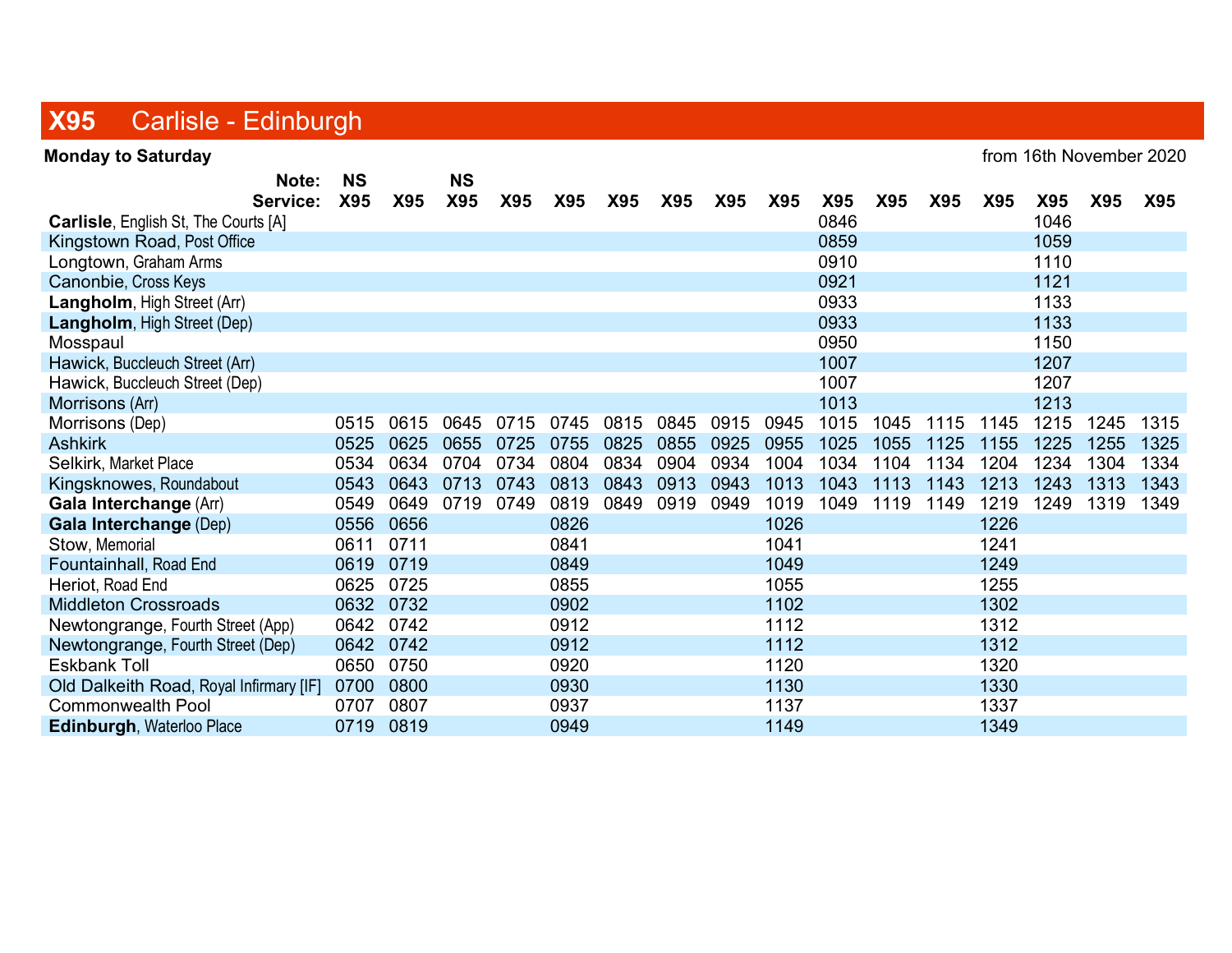| Service:                                    | <b>X95</b> | X95  | X95  | X95  | X95  | X95  | X95  | X95  | X95  | X95  | X95  | X95  | X95  | X95  |
|---------------------------------------------|------------|------|------|------|------|------|------|------|------|------|------|------|------|------|
| <b>Carlisle, English St, The Courts [A]</b> |            | 1246 |      |      |      | 1446 |      |      | 1646 |      |      | 1816 |      |      |
| Kingstown Road, Post Office                 |            | 1259 |      |      |      | 1459 |      |      | 1659 |      |      | 1829 |      |      |
| Longtown, Graham Arms                       |            | 1310 |      |      |      | 1510 |      |      | 1710 |      |      | 1840 |      |      |
| Canonbie, Cross Keys                        |            | 1321 |      |      |      | 1521 |      |      | 1721 |      |      | 1851 |      |      |
| Langholm, High Street (Arr)                 |            | 1333 |      |      |      | 1533 |      |      | 1733 |      |      | 1903 |      |      |
| <b>Langholm, High Street (Dep)</b>          |            | 1333 |      |      |      | 1533 |      |      | 1733 |      |      | 1903 |      |      |
| Mosspaul                                    |            | 1350 |      |      |      | 1550 |      |      | 1750 |      |      | 1920 |      |      |
| Hawick, Buccleuch Street (Arr)              |            | 1407 |      |      |      | 1607 |      |      | 1807 |      |      | 1937 |      |      |
| Hawick, Buccleuch Street (Dep)              |            | 1407 |      |      |      | 1607 |      |      | 1807 |      |      | 1937 |      |      |
| Morrisons (Arr)                             |            | 1413 |      |      |      | 1613 |      |      | 1813 |      |      | 1943 |      |      |
| Morrisons (Dep)                             | 1345       | 1415 | 1445 | 1515 | 1545 | 1615 | 1645 | 1715 | 1815 | 1845 | 1915 | 1945 | 2015 | 2115 |
| <b>Ashkirk</b>                              | 1355       | 1425 | 1455 | 1525 | 1555 | 1625 | 1655 | 1725 | 1825 | 1855 | 1925 | 1955 | 2025 | 2125 |
| Selkirk, Market Place                       | 1404       | 1434 | 1504 | 1534 | 1604 | 1634 | 1704 | 1734 | 1834 | 1904 | 1934 | 2004 | 2034 | 2134 |
| Kingsknowes, Roundabout                     | 1413       | 1443 | 1513 | 1543 | 1613 | 1643 | 1713 | 1743 | 1843 | 1913 | 1943 | 2013 | 2043 | 2143 |
| Gala Interchange (Arr)                      | 1419       | 1449 | 1519 | 1549 | 1619 | 1649 | 1719 | 1749 | 1849 | 1919 | 1949 | 2019 | 2049 | 2149 |
| Gala Interchange (Dep)                      | 1426       |      |      |      | 1626 |      | 1726 |      |      |      |      |      |      |      |
| Stow, Memorial                              | 1441       |      |      |      | 1641 |      | 1741 |      |      |      |      |      |      |      |
| Fountainhall, Road End                      | 1449       |      |      |      | 1649 |      | 1749 |      |      |      |      |      |      |      |
| Heriot, Road End                            | 1455       |      |      |      | 1655 |      | 1755 |      |      |      |      |      |      |      |
| <b>Middleton Crossroads</b>                 | 1502       |      |      |      | 1702 |      | 1802 |      |      |      |      |      |      |      |
| Newtongrange, Fourth Street (App)           | 1512       |      |      |      | 1712 |      | 1812 |      |      |      |      |      |      |      |
| Newtongrange, Fourth Street (Dep)           | 1512       |      |      |      | 1712 |      | 1812 |      |      |      |      |      |      |      |
| <b>Eskbank Toll</b>                         | 1520       |      |      |      | 1720 |      | 1820 |      |      |      |      |      |      |      |
| Old Dalkeith Road, Royal Infirmary [IF]     | 1530       |      |      |      | 1730 |      | 1830 |      |      |      |      |      |      |      |
| <b>Commonwealth Pool</b>                    | 1537       |      |      |      | 1737 |      | 1837 |      |      |      |      |      |      |      |
| <b>Edinburgh, Waterloo Place</b>            | 1549       |      |      |      | 1749 |      | 1849 |      |      |      |      |      |      |      |

Codes:<br>NS **NS** Not Saturdays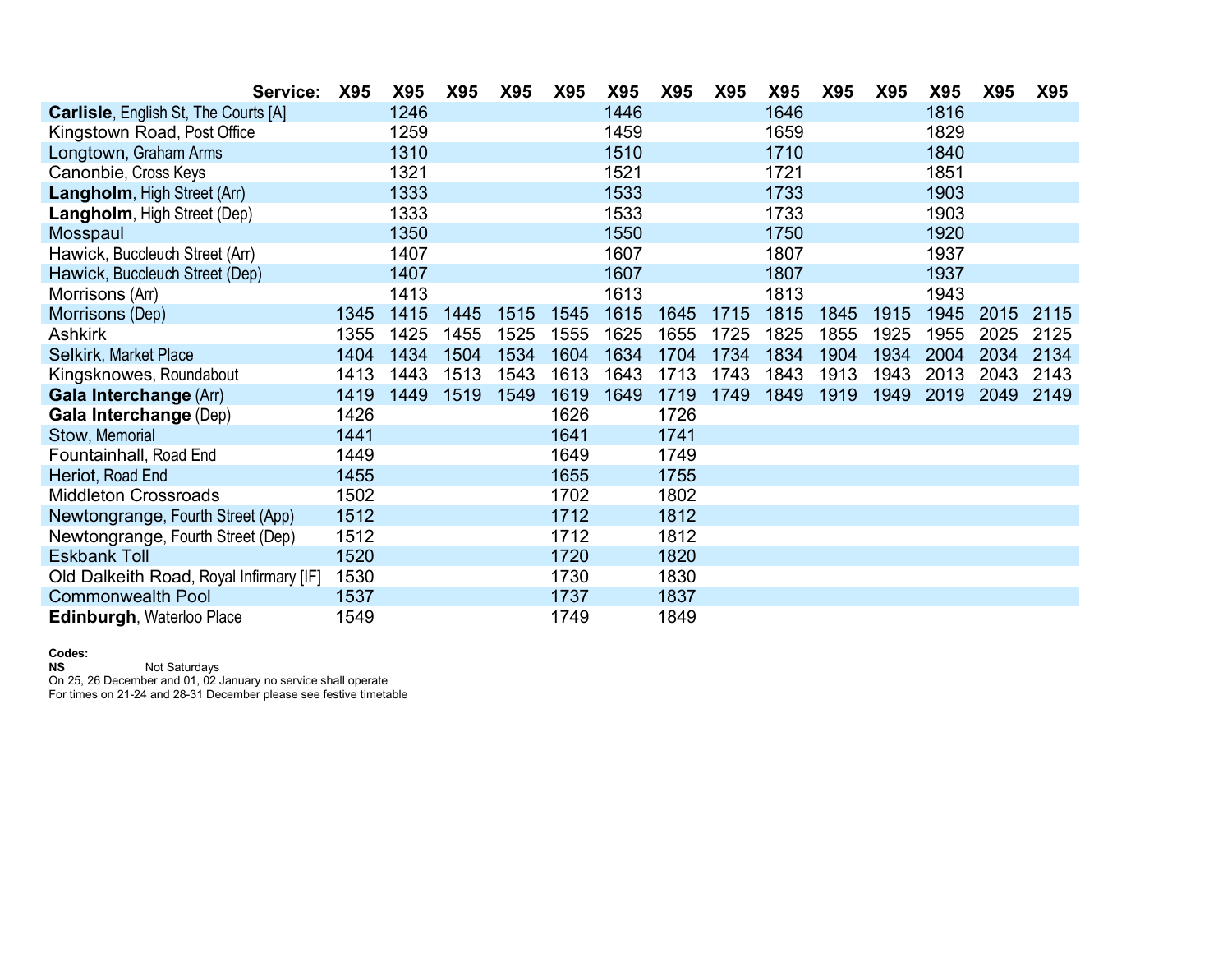### X95 Edinburgh - Carlisle

 Monday to Saturday from 16th November 2020 Note: NS NS Sa Service: X95 X95 X95 X95 X95 X95 X95 X95 X95 X95 X95 X95 X95 X95 X95 X95 Edinburgh, Waterloo Place 0730 0830 1000 1200 Commonwealth Pool 0742 0842 1012 1212 Old Dalkeith Road, Royal Infirmary [IK] 0750 0850 0850 1020 1220 Eskbank Toll 0800 0900 1030 1230 Newtongrange, Fourth Street (Arr) 1238 1239 Newtongrange, Fourth Street (Dep) 1238 0808 0908 0908 1038 1238 1238 Middleton Crossroads 0815 0915 1045 1245 Heriot, Road End 0822 0922 1052 1252 Fountainhall, Road End 0828 0928 1058 1258 Stow, Memorial 0836 0936 1106 1306 Gala Interchange (Arr) (Arr) 1321<br>
Gala Interchange (Dep) (1300 0600 0700 0730 0800 0830 0900 0900 0930 1000 1030 1100 1130 1200 1230 1300 1330 Gala Interchange (Dep) 0600 0700 0730 0800 0830 0900 0900 0930 1000 1030 1100 1130 1200 1230 1300 1330 Kingsknowes, Roundabout 0606 0706 0736 0806 0836 0906 0906 0936 1006 1036 1106 1136 1206 1236 1306 1336 Selkirk, Market Place 0616 0716 0746 0816 0846 0916 0916 0946 1016 1046 1116 1146 1216 1246 1316 1346 Ashkirk 0625 0725 0755 0825 0855 0925 0925 0955 1025 1055 1125 1155 1225 1255 1325 1355 Morrisons (Arr) 0635 0735 0805 0835 0905 0935 0935 1005 1035 1105 1135 1205 1235 1305 1335 1405 Morrisons (Dep) 0638 0838 1038 1238 Horse 0640 0840 1040 1240 Hawick, Buccleuch Street (Arr) 0643 0843 1043 1243 Hawick, Buccleuch Street (Dep)  $0643$  0843 1043 1043 1043 1243 Mosspaul 0700 0900 1100 1300 **Langholm**, High Street (Arr)  $0717$  0917 1117 1117 1317 **Langholm**, High Street (Dep) 0720 0920 1120 1320 Canonbie, Cross Keys **0731** 0931 1131 1331 1331 Longtown, Graham Arms **0741** 0941 0941 1141 1341 Kingstown Road, Post Office 0751 0951 0951 1151 1351

**Carlisle**, English St, The Courts [A]  $0805$  1005 1205 1205 1405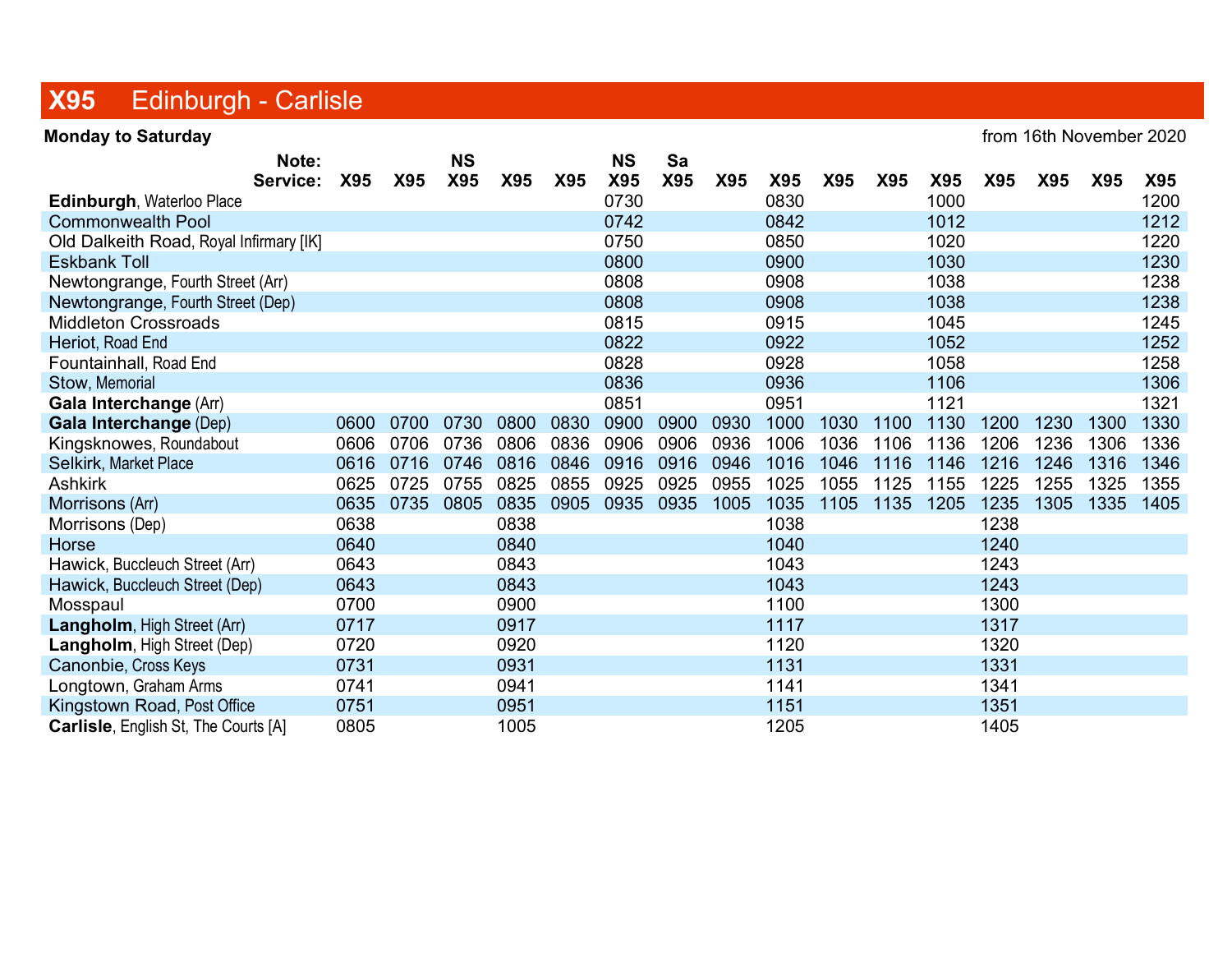| Service:                                    | <b>X95</b> | <b>X95</b> | <b>X95</b> | X95  | X95  | <b>X95</b> | <b>X95</b> | X95  | <b>X95</b> | X95  | <b>X95</b> | X95  | X95  | X95  | <b>X95</b> | <b>X95</b> |
|---------------------------------------------|------------|------------|------------|------|------|------------|------------|------|------------|------|------------|------|------|------|------------|------------|
| <b>Edinburgh, Waterloo Place</b>            |            |            |            | 1400 |      |            |            | 1600 |            |      |            | 1800 |      | 1900 |            |            |
| <b>Commonwealth Pool</b>                    |            |            |            | 1412 |      |            |            | 1612 |            |      |            | 1812 |      | 1912 |            |            |
| Old Dalkeith Road, Royal Infirmary [IK]     |            |            |            | 1420 |      |            |            | 1620 |            |      |            | 1820 |      | 1920 |            |            |
| <b>Eskbank Toll</b>                         |            |            |            | 1430 |      |            |            | 1630 |            |      |            | 1830 |      | 1930 |            |            |
| Newtongrange, Fourth Street (Arr)           |            |            |            | 1438 |      |            |            | 1638 |            |      |            | 1838 |      | 1938 |            |            |
| Newtongrange, Fourth Street (Dep)           |            |            |            | 1438 |      |            |            | 1638 |            |      |            | 1838 |      | 1938 |            |            |
| <b>Middleton Crossroads</b>                 |            |            |            | 1445 |      |            |            | 1645 |            |      |            | 1845 |      | 1945 |            |            |
| Heriot, Road End                            |            |            |            | 1452 |      |            |            | 1652 |            |      |            | 1852 |      | 1952 |            |            |
| Fountainhall, Road End                      |            |            |            | 1458 |      |            |            | 1658 |            |      |            | 1858 |      | 1958 |            |            |
| Stow, Memorial                              |            |            |            | 1506 |      |            |            | 1706 |            |      |            | 1906 |      | 2006 |            |            |
| Gala Interchange (Arr)                      |            |            |            | 1521 |      |            |            | 1721 |            |      |            | 1921 |      | 2021 |            |            |
| Gala Interchange (Dep)                      | 1400       | 1430       | 1500       | 1530 | 1600 | 1630       | 1700       | 1730 | 1800       | 1830 | 1900       | 1930 | 2000 | 2030 | 2130       | 2230       |
| Kingsknowes, Roundabout                     | 1406       | 1436       | 1506       | 1536 | 1606 | 1636       | 1706       | 1736 | 1806       | 1836 | 1906       | 1936 | 2006 | 2036 | 2136       | 2236       |
| Selkirk, Market Place                       | 1416       | 1446       | 1516       | 1546 | 1616 | 1646       | 1716       | 1746 | 1816       | 1846 | 1916       | 1946 | 2016 | 2046 | 2146       | 2246       |
| <b>Ashkirk</b>                              | 1425       | 1455       | 1525       | 1555 | 1625 | 1655       | 1725       | 1755 | 1825       | 1855 | 1925       | 1955 | 2025 | 2055 | 2155       | 2255       |
| Morrisons (Arr)                             | 1435       | 1505       | 1535       | 1605 | 1635 | 1705       | 1735       | 1805 | 1835       | 1905 | 1935       | 2005 | 2035 | 2105 | 2205       | 2305       |
| Morrisons (Dep)                             | 1438       |            |            |      | 1638 |            |            |      |            |      |            |      |      |      |            |            |
| Horse                                       | 1440       |            |            |      | 1640 |            |            |      |            |      |            |      |      |      |            |            |
| Hawick, Buccleuch Street (Arr)              | 1443       |            |            |      | 1643 |            |            |      |            |      |            |      |      |      |            |            |
| Hawick, Buccleuch Street (Dep)              | 1443       |            |            |      | 1643 |            |            |      |            |      |            |      |      |      |            |            |
| Mosspaul                                    | 1500       |            |            |      | 1700 |            |            |      |            |      |            |      |      |      |            |            |
| Langholm, High Street (Arr)                 | 1517       |            |            |      | 1717 |            |            |      |            |      |            |      |      |      |            |            |
| <b>Langholm, High Street (Dep)</b>          | 1520       |            |            |      | 1720 |            |            |      |            |      |            |      |      |      |            |            |
| Canonbie, Cross Keys                        | 1531       |            |            |      | 1731 |            |            |      |            |      |            |      |      |      |            |            |
| Longtown, Graham Arms                       | 1541       |            |            |      | 1741 |            |            |      |            |      |            |      |      |      |            |            |
| Kingstown Road, Post Office                 | 1551       |            |            |      | 1751 |            |            |      |            |      |            |      |      |      |            |            |
| <b>Carlisle, English St, The Courts [A]</b> | 1605       |            |            |      | 1805 |            |            |      |            |      |            |      |      |      |            |            |

Codes:

**NS** Not Saturdays

Sa Saturdays Only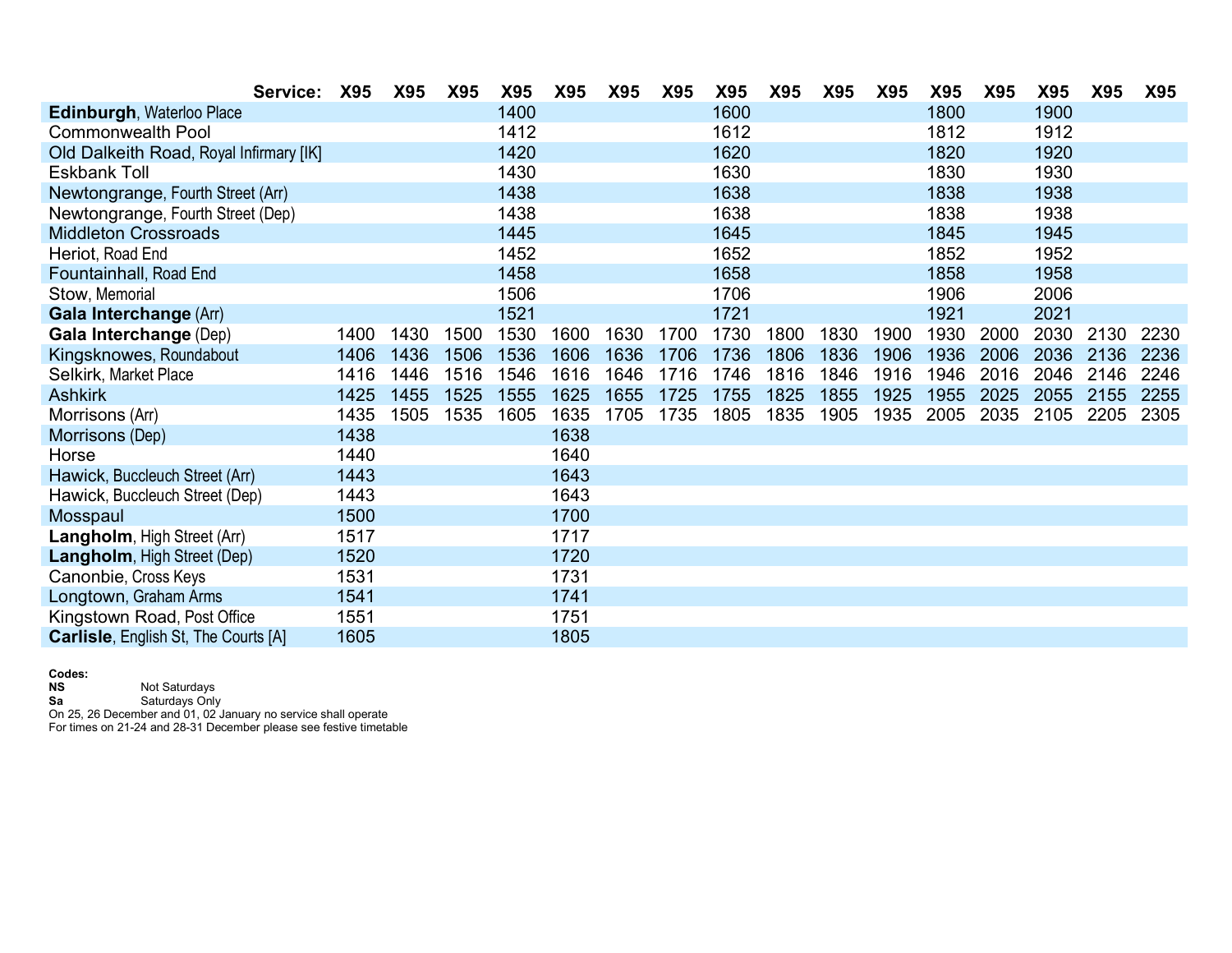## X95 Carlisle – Edinburgh

| <b>Sunday</b>                               |            |            |            |            |            |      |      |      |            |      |      |      |            | from 16th November 2020 |      |
|---------------------------------------------|------------|------------|------------|------------|------------|------|------|------|------------|------|------|------|------------|-------------------------|------|
| Service:                                    | <b>X95</b> | <b>X95</b> | <b>X95</b> | <b>X95</b> | <b>X95</b> | X95  | X95  | X95  | <b>X95</b> | X95  | X95  | X95  | <b>X95</b> | <b>X95</b>              | X95  |
| <b>Carlisle, English St, The Courts [A]</b> |            |            |            |            |            |      | 1120 |      |            | 1420 |      |      | 1720       |                         |      |
| Kingstown Road, Post Office                 |            |            |            |            |            |      | 1132 |      |            | 1432 |      |      | 1732       |                         |      |
| Longtown, Graham Arms                       |            |            |            |            |            |      | 1142 |      |            | 1442 |      |      | 1742       |                         |      |
| Canonbie, Cross Keys                        |            |            |            |            |            |      | 1152 |      |            | 1452 |      |      | 1752       |                         |      |
| Langholm, High Street (Arr)                 |            |            |            |            |            |      | 1203 |      |            | 1503 |      |      | 1803       |                         |      |
| Langholm, High Street (Dep)                 |            |            |            |            |            |      | 1203 |      |            | 1503 |      |      | 1803       |                         |      |
| Mosspaul                                    |            |            |            |            |            |      | 1220 |      |            | 1520 |      |      | 1820       |                         |      |
| Hawick, Buccleuch Street (Arr)              |            |            |            |            |            |      | 1237 |      |            | 1537 |      |      | 1837       |                         |      |
| Hawick, Buccleuch Street (Dep)              |            |            |            |            |            |      | 1237 |      |            | 1537 |      |      | 1837       |                         |      |
| Morrisons (Arr)                             |            |            |            |            |            |      | 1243 |      |            | 1543 |      |      | 1843       |                         |      |
| Morrisons (Dep)                             | 0645       | 0745       | 0845       | 0945       | 1045       | 1145 | 1245 | 1345 | 1445       | 1545 | 1645 | 1745 | 1845       | 1915                    | 1945 |
| <b>Ashkirk</b>                              | 0655       | 0755       | 0855       | 0955       | 1055       | 1155 | 1255 | 1355 | 1455       | 1555 | 1655 | 1755 | 1855       | 1925                    | 1955 |
| Selkirk, Market Place                       | 0704       | 0804       | 0904       | 1004       | 1104       | 1204 | 1304 | 1404 | 1504       | 1604 | 1704 | 1804 | 1904       | 1934                    | 2004 |
| Kingsknowes, Roundabout                     | 0713       | 0813       | 0913       | 1013       | 1113       | 1213 | 1313 | 1413 | 1513       | 1613 | 1713 | 1813 | 1913       | 1943                    | 2013 |
| Gala Interchange (Arr)                      | 0719       | 0819       | 0919       | 1019       | 1119       | 1219 | 1319 | 1419 | 1519       | 1619 | 1719 | 1819 | 1919       | 1949                    | 2019 |
| Gala Interchange (Dep)                      |            |            | 0926       |            |            | 1226 |      |      | 1526       |      |      |      |            |                         |      |
| Stow, Memorial                              |            |            | 0941       |            |            | 1241 |      |      | 1541       |      |      |      |            |                         |      |
| Fountainhall, Road End                      |            |            | 0949       |            |            | 1249 |      |      | 1549       |      |      |      |            |                         |      |
| Heriot, Road End                            |            |            | 0955       |            |            | 1255 |      |      | 1555       |      |      |      |            |                         |      |
| <b>Middleton Crossroads</b>                 |            |            | 1002       |            |            | 1302 |      |      | 1602       |      |      |      |            |                         |      |
| Newtongrange, Fourth Street (App)           |            |            | 1012       |            |            | 1312 |      |      | 1612       |      |      |      |            |                         |      |
| Newtongrange, Fourth Street (Dep)           |            |            | 1012       |            |            | 1312 |      |      | 1612       |      |      |      |            |                         |      |
| <b>Eskbank Toll</b>                         |            |            | 1018       |            |            | 1318 |      |      | 1618       |      |      |      |            |                         |      |
| Old Dalkeith Road, Royal Infirmary [IF]     |            |            | 1028       |            |            | 1328 |      |      | 1628       |      |      |      |            |                         |      |
| <b>Commonwealth Pool</b>                    |            |            | 1035       |            |            | 1335 |      |      | 1635       |      |      |      |            |                         |      |
| Edinburgh, Waterloo Place                   |            |            | 1046       |            |            | 1346 |      |      | 1646       |      |      |      |            |                         |      |